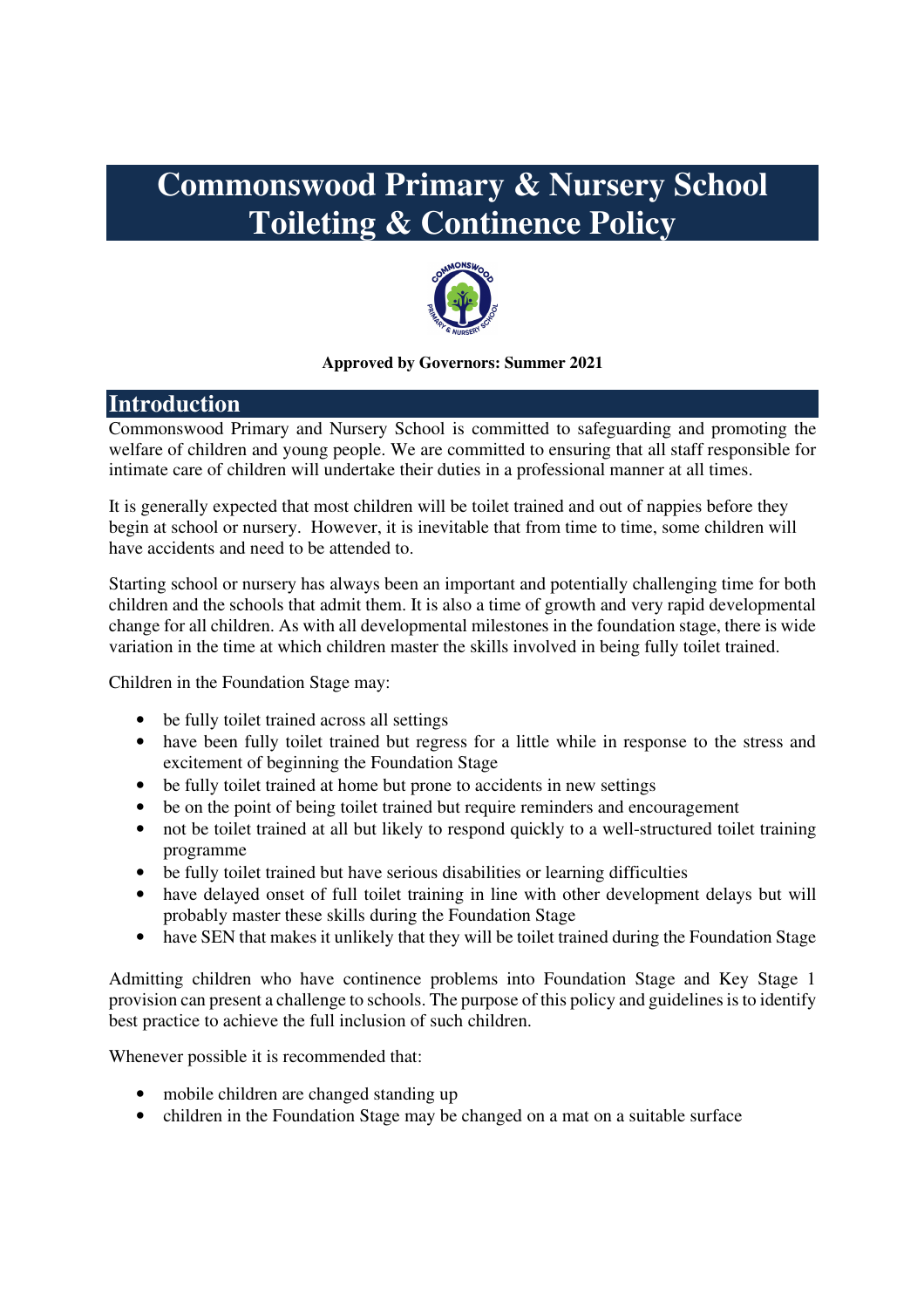• Children in year 1 and above should only be changed in a toilet cubicle standing up.

## **Resources**

Changing time can be a positive learning time and an opportunity to promote independence and self-worth.

School ensures:

- hot running water and soap
- paper towels
- aprons and gloves
- cleaning equipment
- bin
- a supply of spare nappies and wipes (provided by the child's parent/carer)
- spare clothes

It could take ten minutes or more to change an individual child. This is not dissimilar to the amount of time that might be allocated to work with a child on an individual learning target, and of course, the time spent changing the child can be a positive, learning time.

However, if several children with continence needs enter Foundation Stage provision of a setting there should be clear resource implications. Within our school, the Foundation Stage teachers should speak to the SENDCo to ensure the additional resources from the school's resources are allocated to the Foundation Stage to ensure that the children's individual needs are met.

## **Staff Responsibilities**

In the interests of Health & Safety, it is unreasonable for staff to be expected to change a child who regularly soils unless the child has a medical condition as an underlying cause. School does not have staffing levels to accommodate support teachers regularly leaving the class to attend to an individual's hygiene.

## **What the school expects of parents**

- Parents/carers will endeavor to ensure that their child is continent before admission to school (unless the child has additional needs).
- Parents/carers will discuss any specific concerns with staff about their child's toileting needs.
- Parents/carers must inform the school if a child is not fully toilet trained before starting school, after which a meeting will then be arranged to discuss the child's needs.
- Parents accept that on occasions their child may need to be collected from school.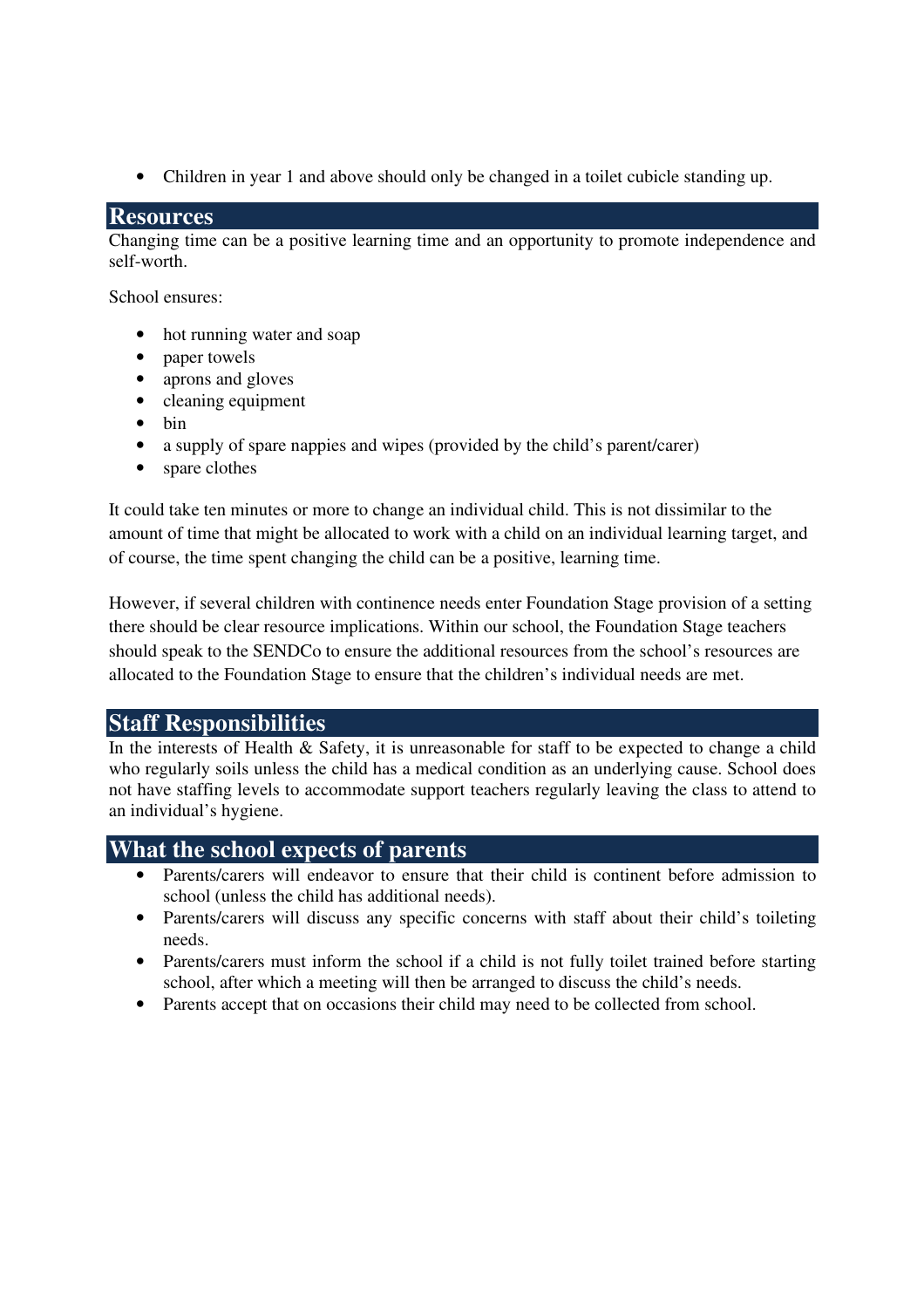# **Special Educational Needs and Child Protection issues**

The school recognises that some children with SEN and other children's home circumstances may result in children arriving at school with underdeveloped toilet training skills. If a child is not toilet trained because of a disability his/her rights to inclusion are additionally supported by the SEN & Disability Act 2001 & Part 1V of the Disability Discrimination Act 1995.

If a child's toileting needs are substantially different than those expected of a child his age, then the child's needs may be managed through an Individual Health Plan or alternatively they may be considered to be at the Early Years Action Plus/School Action Plus in the SEN Code of Practice. A toileting program would be agreed with parents as advised by a Health Professional. Arrangements will be discussed with parents/carers on a regular basis and recorded on the toileting plan. If there is no progress over a long period of time, e.g. half a term, the SEND Co-ordinator, teaching staff and parents would seek further support, e.g. G.P's referral of child for specialist assessment.

Some children may have an education, health and care plan before entering school. The education, health and care plan will outline the child's needs and objectives and the educational provision to meet these needs and objectives. The statement will identify delayed self- help skills and recommend a program to develop these skills. Where specialist equipment and facilities above that currently available in the school are required, every effort will be made to provide appropriate facilities in a timely fashion, following assessment by a Physiotherapist and/or Occupational Therapist.

The normal process of assisting with personal care, such as. changing a nappy should not raise child protection concerns. There are no regulations that state that a second member of staff must be available to supervise the nappy changing process to ensure that abuse does not take place. DBS checks are rigorous and are carried out to ensure the safety of children with staff employed in our school.

Section 18 in the Government guidance 'Safe Practice in Education' states that:

### **'Staff should ensure that another appropriate adult is in the vicinity and is aware of the task to be undertaken.'**

It is recommended that the adult who is going to change the child informs the teacher that they are going to do this. There is no written legal requirement that two adults must be present and schools will need to make their own judgement based on their knowledge of the child/ family.

Asking or telling parents to come and change their child (unless the parents have expressed a preference for this) or wanting an older sibling to change their sister/ brother is likely to be a direct contravention of the DDA, as is leaving a child soiled, which could be considered to be a form of abuse since it places the child at risk of significant harm. The process for the management of a child's personal care needs may need to be further clarified through a 'Personal Care Plan'. For example, where the school has concerns about parental support, for children transferring to FS2 or above who are not toilet trained and for children with SENs or disabilities.

#### **Where appropriate, parents and school will need to agree a toilet training programme.**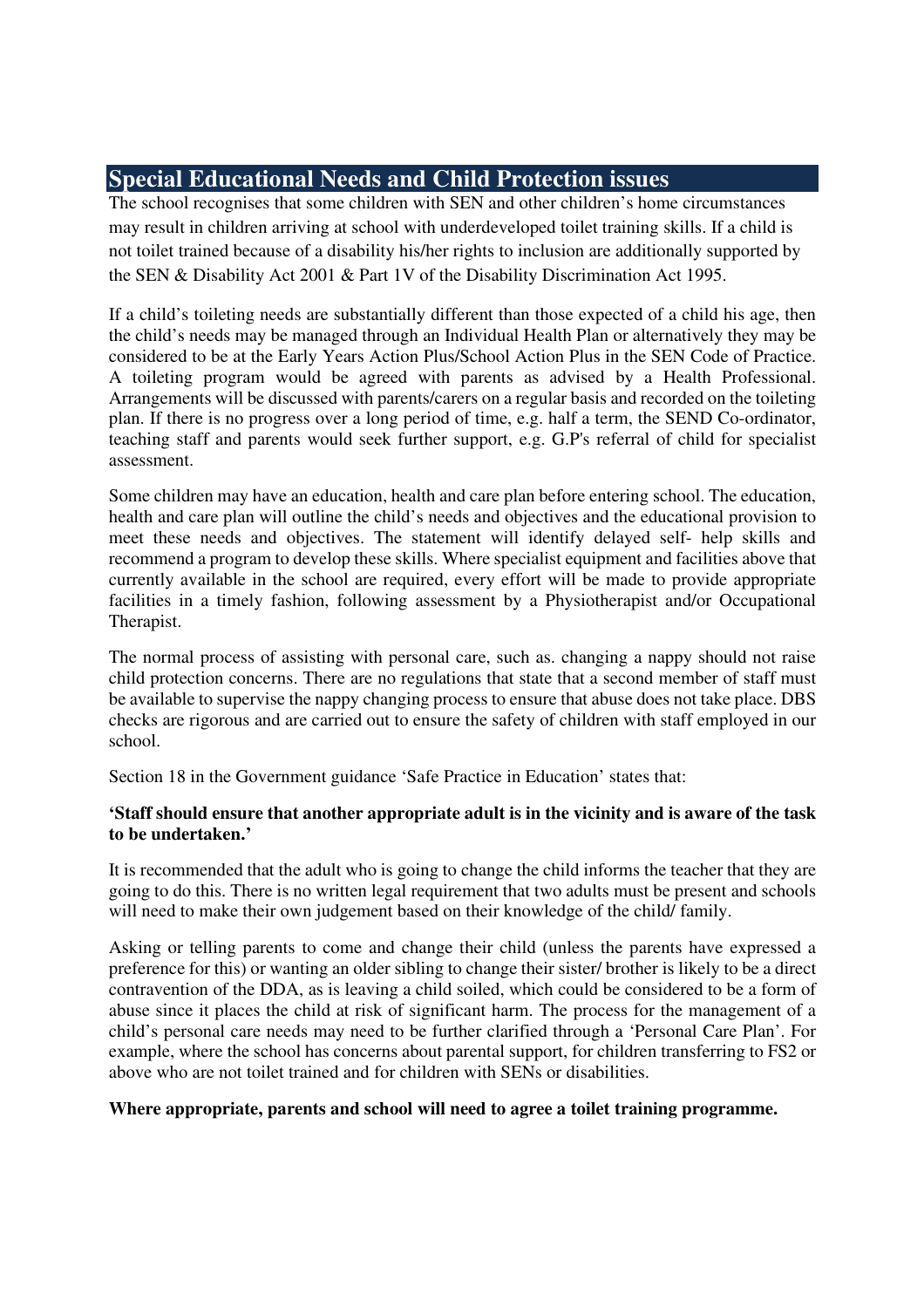In the very small number of cases where parents do not co-operate or where there are concerns that

- the child is regularly coming to school/nursery in very wet or very soiled nappies/clothes
- there is evidence of excessive soreness that is not being treated
- the parents are not seeking or following advice

there should be discussions with the school's child protection co-ordinator about the appropriate action to take to safeguard the welfare of the child.

Should a child with complex continence needs be admitted, the child's medical practitioners will need to be closely involved and a separate, individual toilet-management plan may be required.

## **School and Parents Working in Partnership**

Commonswood Primary and Nursery School works in partnership with parents when a child enters school in a nappy or pull-ups or with continence problems. This agreement helps to avoid misunderstandings and also helps parents/ carers feel confident that the school will meet their child's needs.

## **Further Information and Guidance**

Enuresis Resource & Information Centre (ERIC) 34 Old School House, Britannia Road, Kinswood, Bristol, BS15 8BD Telephone: 0117 960 3060 Website: www.eric.org.uk

Good Practise in Continence Services, 2000. Available to download free from Department of Health, PO BOX 77, London, SE1 6XH or www.doh.gov.uk/continenceservices.htm

Managing a child with bladder and bowel problems in school – a resource pack. www.promocon.co.uk

Early Years and the Disability Discrimination Act 1995 www.surestart.gov.uk/publications

#### **Appendix 1: Home/School Management Agreement**

**Appendix 2: Procedure for Changing a Nappy/Soiled or Wet Pants (child lying down)** 

**Appendix 2: Personal Care Plan** 

**Appendix 3: Risk Assessment Template** 

**Appendix 4: Record of Intimate Care Intervention**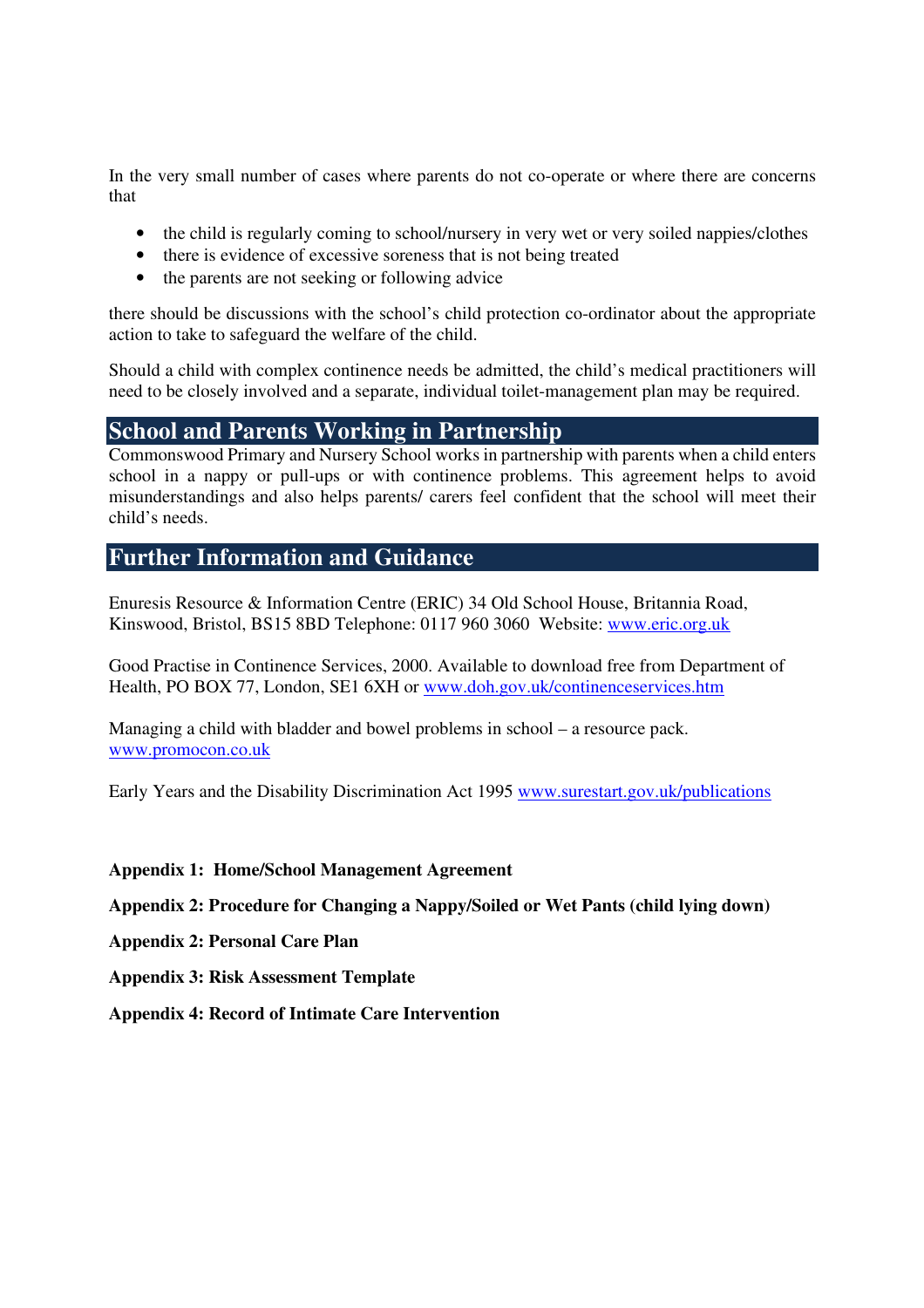### **Commonswood Primary and Nursery School Home/School Management Agreement**

#### **Parents/Carers**:

- agreeing to change the child at the latest possible time before coming to school
- providing spare nappies, wet wipes and a change of clothes
- understanding and agreeing the procedures to be followed during changing at school
- agreeing to inform school should the child have any marks/rash
- agreeing how often the child should be routinely changed if the child is in school for the day and who will do the changing
- agreeing to review the arrangements, in discussion with the school, should this be necessary
- agreeing to encourage the child's participation in toileting procedures wherever possible.

#### **The school:**

- agreeing to change the child should they soil themselves or become wet
- agreeing how often the child should be routinely changed if the child is in school for the full day and who would be changing them
- agreeing a minimum number of changes
- agreeing to report safeguarding concerns to the designated safeguarding leads (DSL).
- agreeing to review arrangements, in discussion with parents/carers, should this be necessary
- agreeing to encourage the child's participation in toileting procedures wherever possible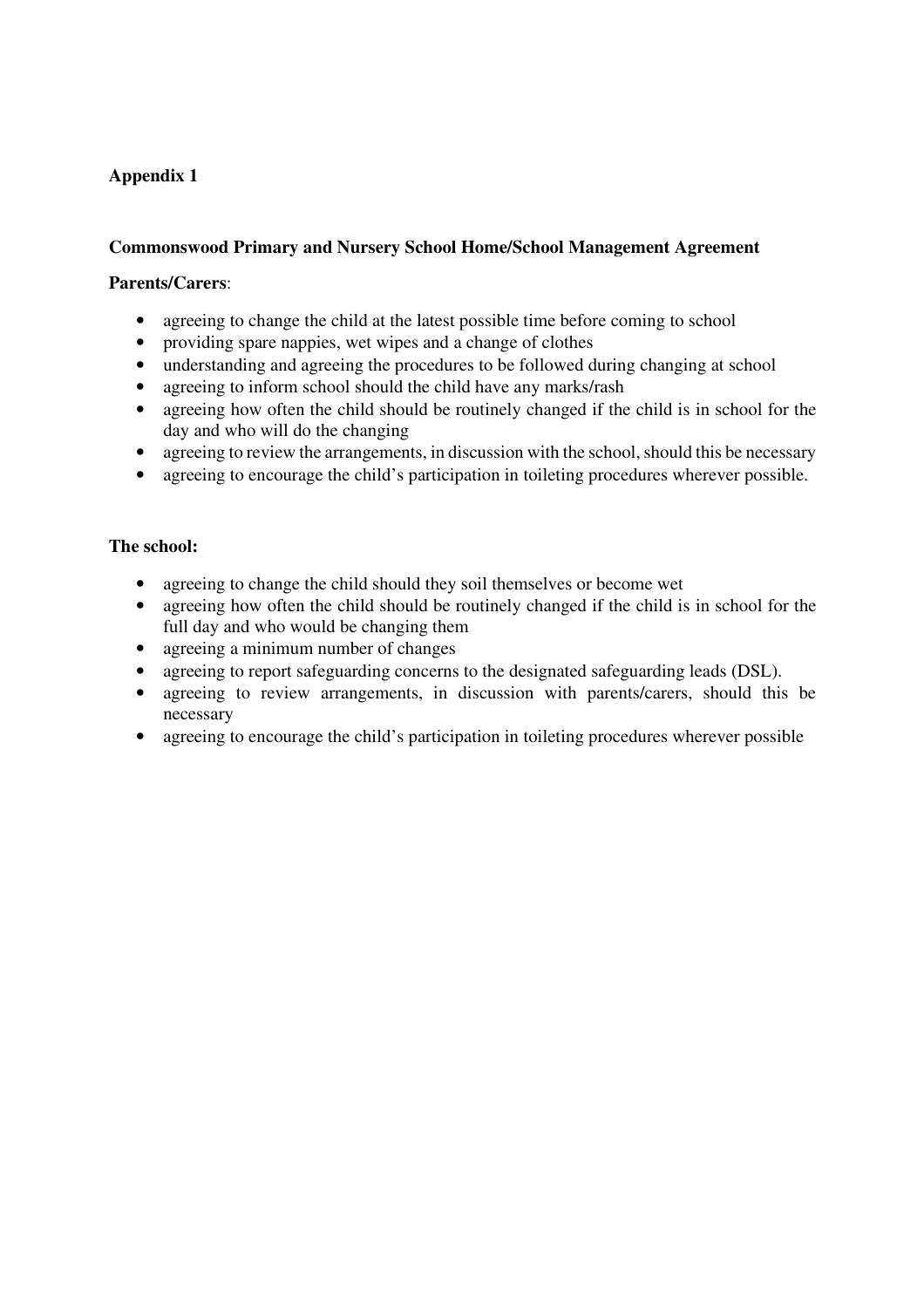#### **Procedure for Changing a Nappy/Soiled or Wet Pants (child lying down)**

- 1. Consider whether the child can be changed in a toilet cubicle (standing up).
- 2. Wash your hands.
- 3. Assemble the equipment.
- 4. Place the infant/ child upon the changing mat/ table.
- 5. Put on gloves.
- 6. Remove wet/ soiled nappy/clothes.

7. Flush away fecal waste from undergarments and fold the nappy/clothes inwards to cover fecal material and place into bin. (Any clothes to be recovered at the end of the day and handed to the parent.)

8. Used wipes and gloves are to be disposed of in a bin with a disposable liner.

9. The bin should be emptied at least once a day and the liner replaced.

10.Once the child has been changed and returned safely to their class, clean the changing area with a detergent spray or soap and water.

11.Hands should be washed thoroughly whether gloves have been used or not.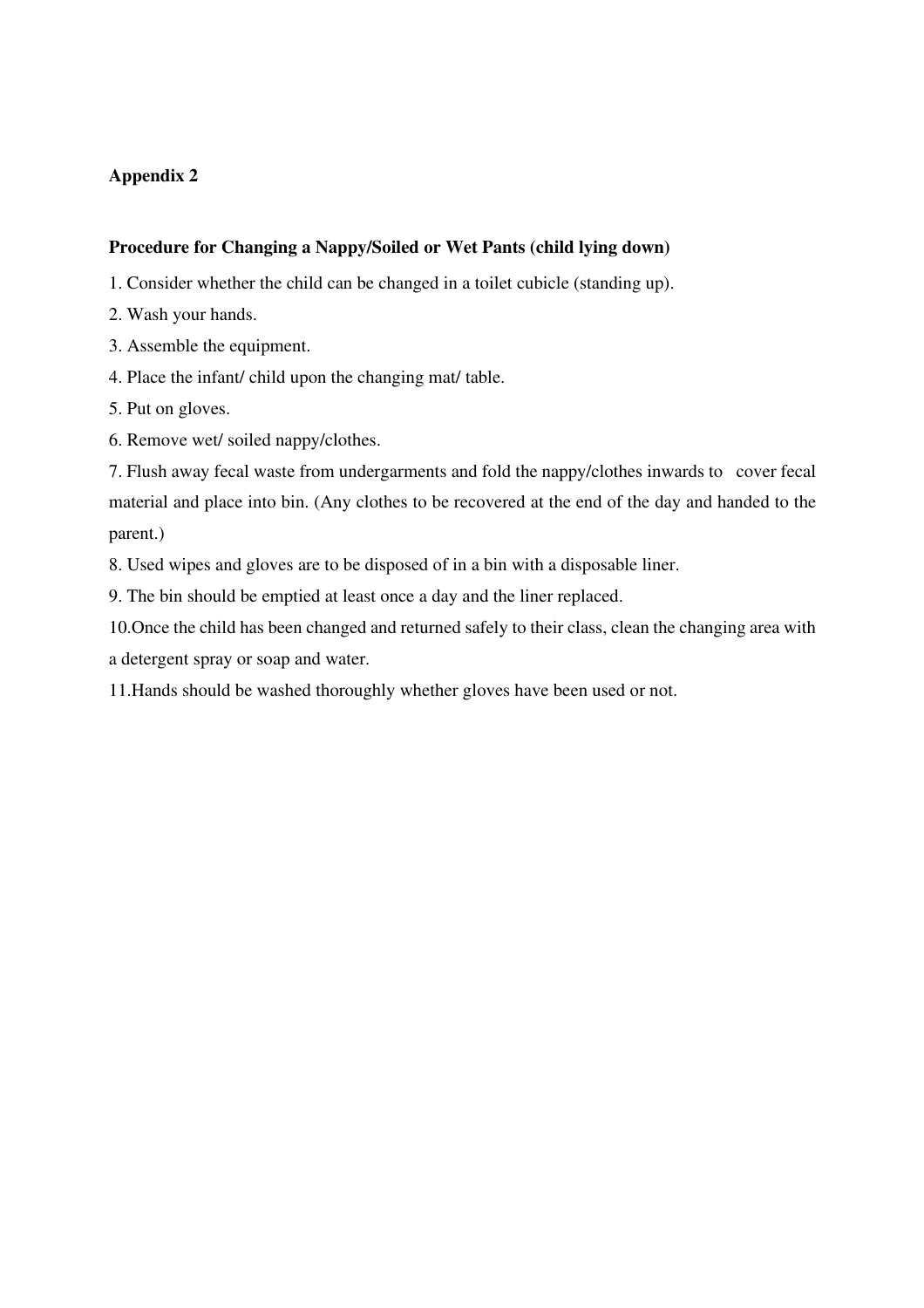#### **Intimate Care Policy: Commonswood Primary and Nursery School**

#### **Introduction**

Commonswood Primary and Nursery School is committed to ensuring that all staff responsible for the intimate care of children will undertake their duties in a professional manner at all times. We recognise that there is a need to treat all children with respect and dignity when intimate care is given. No child should be attended to in a way that causes distress, embarrassment or pain.

Children's dignity will be preserved and a high level of privacy, choice and control will be provided to them. Staff that provide intimate care to children have a high awareness of child protection issues. Staff will work in partnership with parents/carers to provide continuity of care.

#### **Definition**

Intimate care is any care which involves washing, touching or carrying out an invasive procedure to intimate personal areas. In most cases such care will involve procedures to do with personal hygiene and the cleaning of associated equipment as part of the staff member's duty of care. In the case of specific procedures only the staff suitably trained and assessed as competent should undertake the procedure (e.g. the administration of rectal diazepam).

#### **Our Approach to Best Practice**

The management of all children with intimate care needs will be carefully planned. The child who requires care will be treated with respect at all times; the child's welfare and dignity is of paramount importance.

Staff who provide intimate care are trained to do so (including Child Protection and Moving and Handling) and are fully aware of best practice. Suitable equipment and facilities will be provided to assist children who need special arrangements following assessment from physiotherapist/ occupational therapist.

Staff will be supported to adapt their practice in relation to the needs of individual children taking into account developmental changes such as the onset of puberty or menstruation. Wherever possible, staff involved in intimate care will not be involved in the delivery of sex education to the children in their care as an extra safeguard to both staff and children involved. The child will be supported to achieve the highest level of autonomy that is possible given their age and abilities. Staff will encourage each child to do as much for him/herself as they are able. Individual intimate care plans will be drawn up for children as appropriate to suit the circumstances of the child.

Intimate care arrangements will be discussed with parents/carers on a regular basis and recorded on the child's personal care plan. The needs and wishes of children and parents will be taken into account wherever possible within the constraints of staffing and equal opportunities legislation.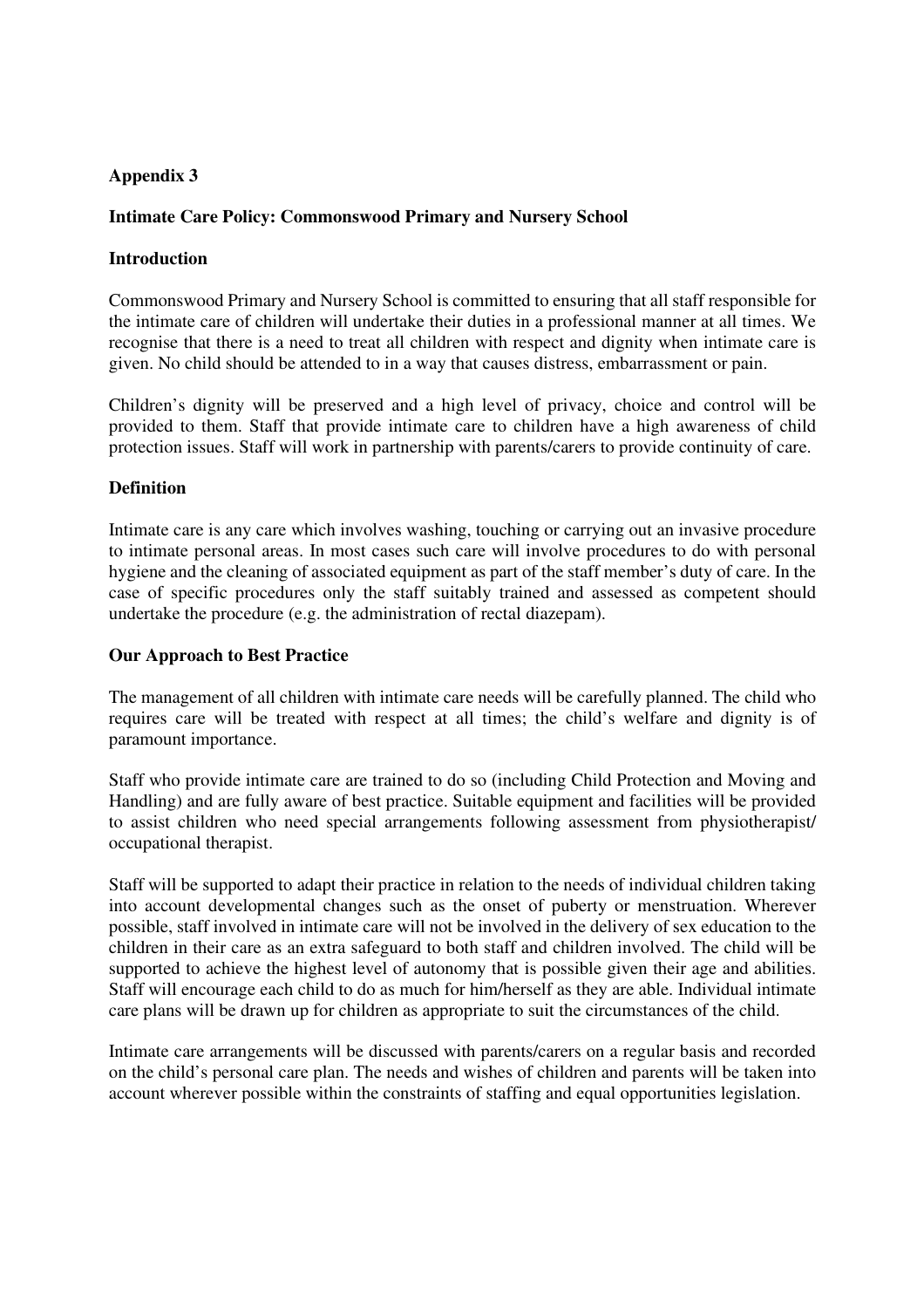#### **The Protection of Children**

Child Protection Procedures and Multi-Agency Protection procedures will be adhered to. If any member of staff has concerns about physical changes to a child's presentation, e.g. marks, bruises, soreness etc. s/he will immediately report concerns to the appropriate designated person for child protection.

If a child becomes distressed or unhappy about being cared for by a particular member of staff, the matter will be looked into and outcomes recorded. Parents/carers will be contacted at the earliest opportunity as part of the process in order to reach a resolution; staffing schedules will be altered until the issue(s) are resolved.

#### **Monitoring and Review**

This policy is monitored on a day-to-day basis by the head teacher, who reports to governors on request about the effectiveness of the policy.

**Signed: \_\_\_\_\_\_\_\_\_\_\_\_\_\_\_\_\_\_\_\_\_\_\_\_\_\_\_\_ (on behalf of the staff)** 

**Date: \_\_\_\_\_\_\_\_\_\_\_\_\_\_\_\_\_\_\_\_\_\_\_\_\_\_\_\_\_**